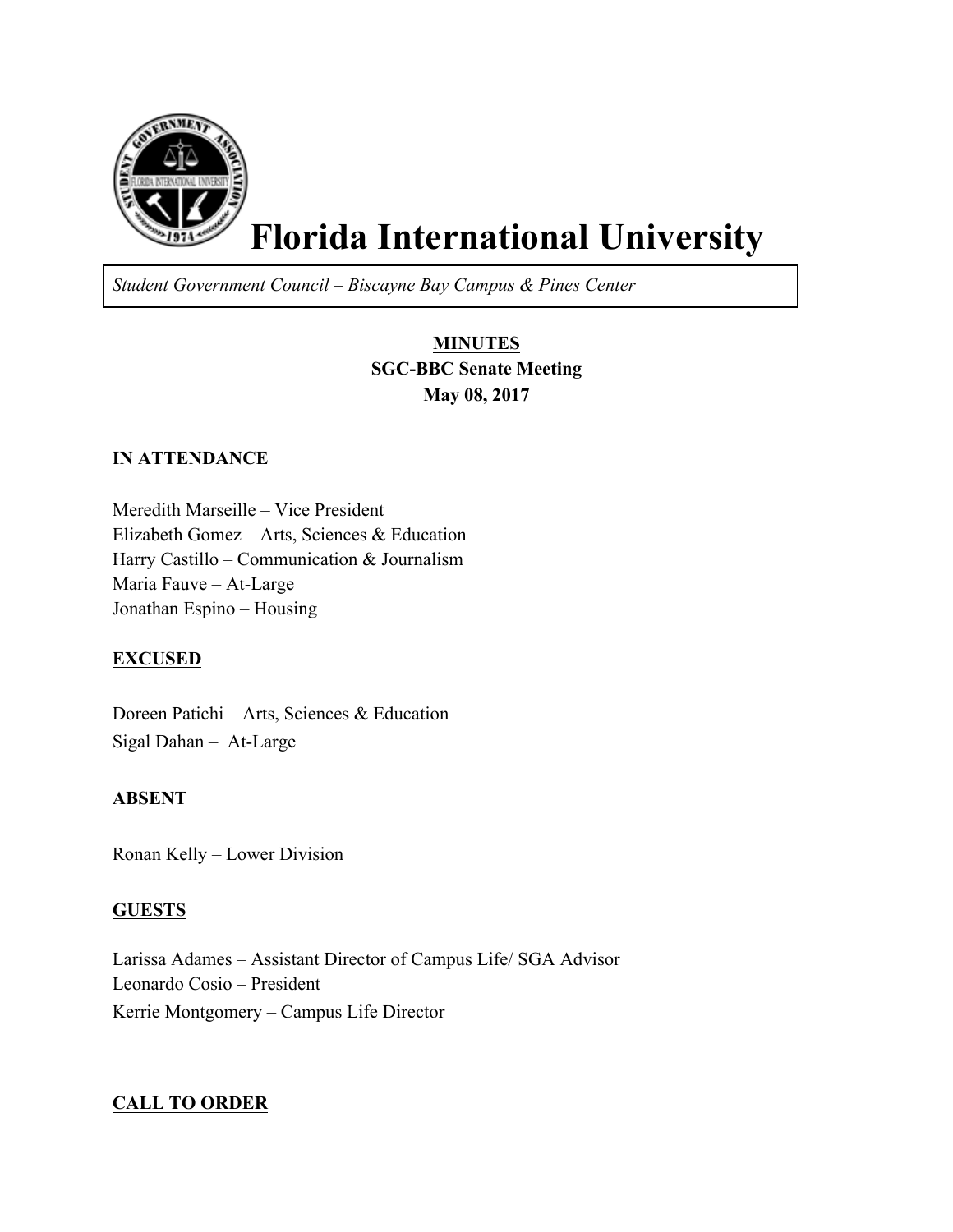The Student Government Association (BBC) held a meeting on Monday, May 8, 2017 in WUC **221**. The meeting was called to order at **3:34 p.m.** by Vice- President Meredith Marseille, who presided over the meeting in its entirety.

# **VICE PRESIDENT'S REPORT**

- Vice- President Marseille welcomed the senators and presented herself as the current Vice-President of SGC-BBC
- Vice President Marseille explained that she will be presiding over the meetings until the Speaker of the Senate is chosen or voted upon.
- Vice President Marseille stated that there will be retreats and many tabling opportunities throughout the Summer semester– all of which they will be notified.

# **ADVISOR REPORT**

- Ms.Adames welcome all senators and council members.
- Ms.Adames stated that the office hours will remain the same throughout the Summer Semester.
- Ms.Adames informed the Senate that Marcy Alstrom, SGA Office Assistant, will not be available– in the office– on Monday, Wednesday, and Friday from 10:00am to 1:00pm. However, after 1:30pm she will be at the office and available if any of the council members needed the help.
- Ms.Adames reminded the Senate to add themselves to the sgabbc portal in order to access all the forms they are required to complete. The first one should be the Member Info Sheet, for it will provide her with any updated or new information of all the council members.
- Ms.Adames stated that she will also need all the council members to complete the Member Info Sheet in order to order all of the SGA polo and long Sleeve shirts.
- Ms.Adames stated that all council members should have received access to the google docs tabling sheets, which will be used for any events in which SGA will be tabling throughout the semester and the rest of the year; be sure to sign up for the ones already listed.
- Ms.Adames informed the Senate that Marcy Alstrom– SGA Office Assistant will send out email notifications of upcoming tabling events as the date approaches. Check your emails frequently.
- Ms. Adames once again urged the council to sign up for any tabling events

## **NEW BUSINESS**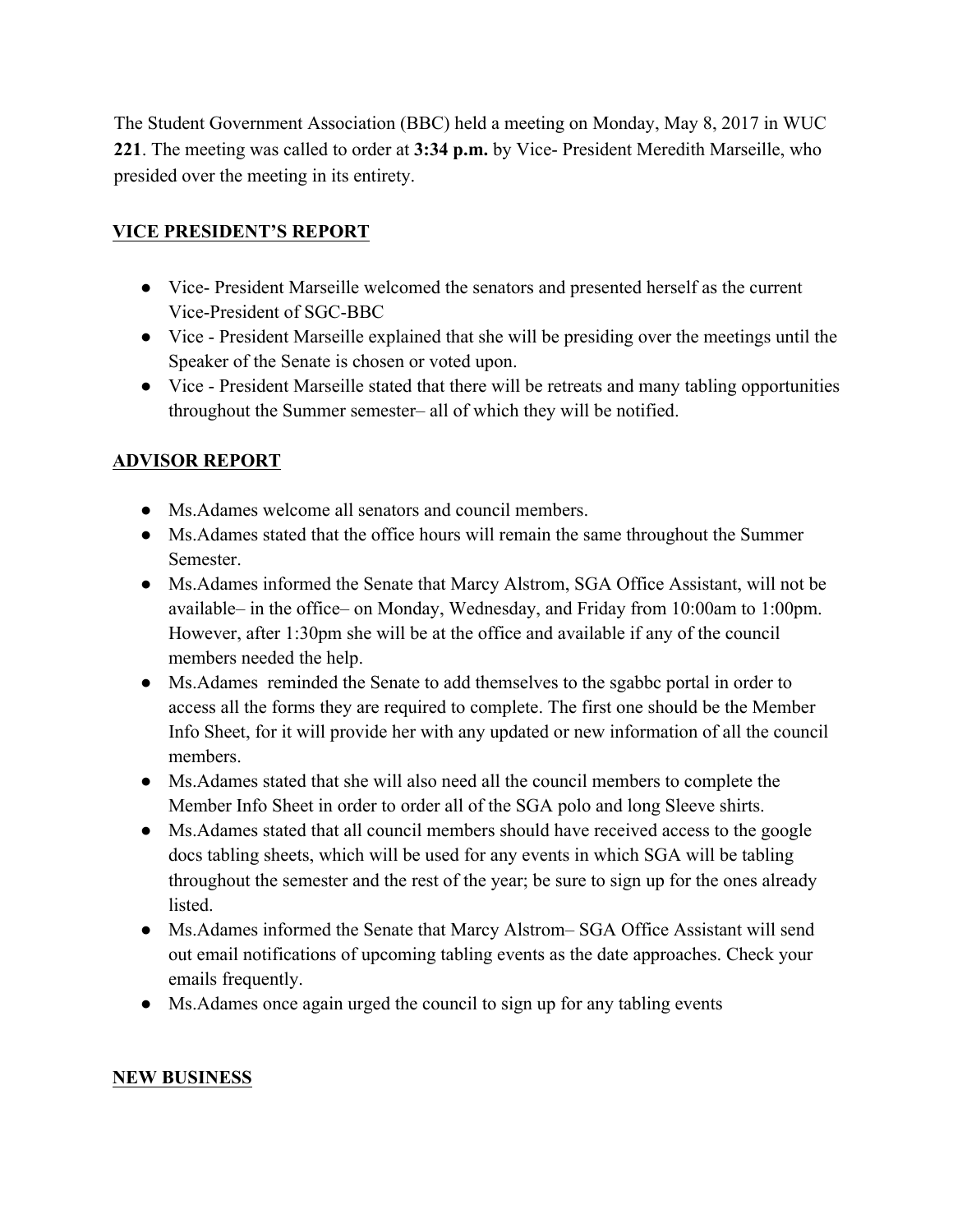## **a. Oath of Office for SGC-BBC Council**

Senators who were unable to complete the Oath of Office for SGC-BBC Council during the last Leadership Banquet were asked to stand and do so.

## **b. Meeting Dates**

Senator Fauve moved to open discussion–to decide how often the Senate Meetings should be held–for five minutes starting at 3:38pm. Senator Castillo seconded the motion.

By a unanimous decision the motion was passed.

Senator Fauve moved to end the discussion at 3:40pm. Senator Espino seconded the motion.

Senator Espino moved to schedule the Senate meetings to biweekly basis over the summer semester.

Senator Castillo seconded the motion.

Roll Call Vote:

Elizabeth Gomez – Yay Harry Castillo – Yay Maria Fauve – Yay Jonathan Espino – Yay

By a vote of 4/0/0 the motion to schedule the Senate meetings to biweekly basis over the summer semester was passed.

## **c. First Reading - Bill 2017.0002**

President Cosio presented the bill to the senate and explained what changes will be made and why.

Senators posed their questions.

## **ANNOUNCEMENTS \_**

- I. Announcements
	- A. Campus Life Retreat May  $18<sup>th</sup>$ , 2017, 8:30am-3pm Bayview Housing